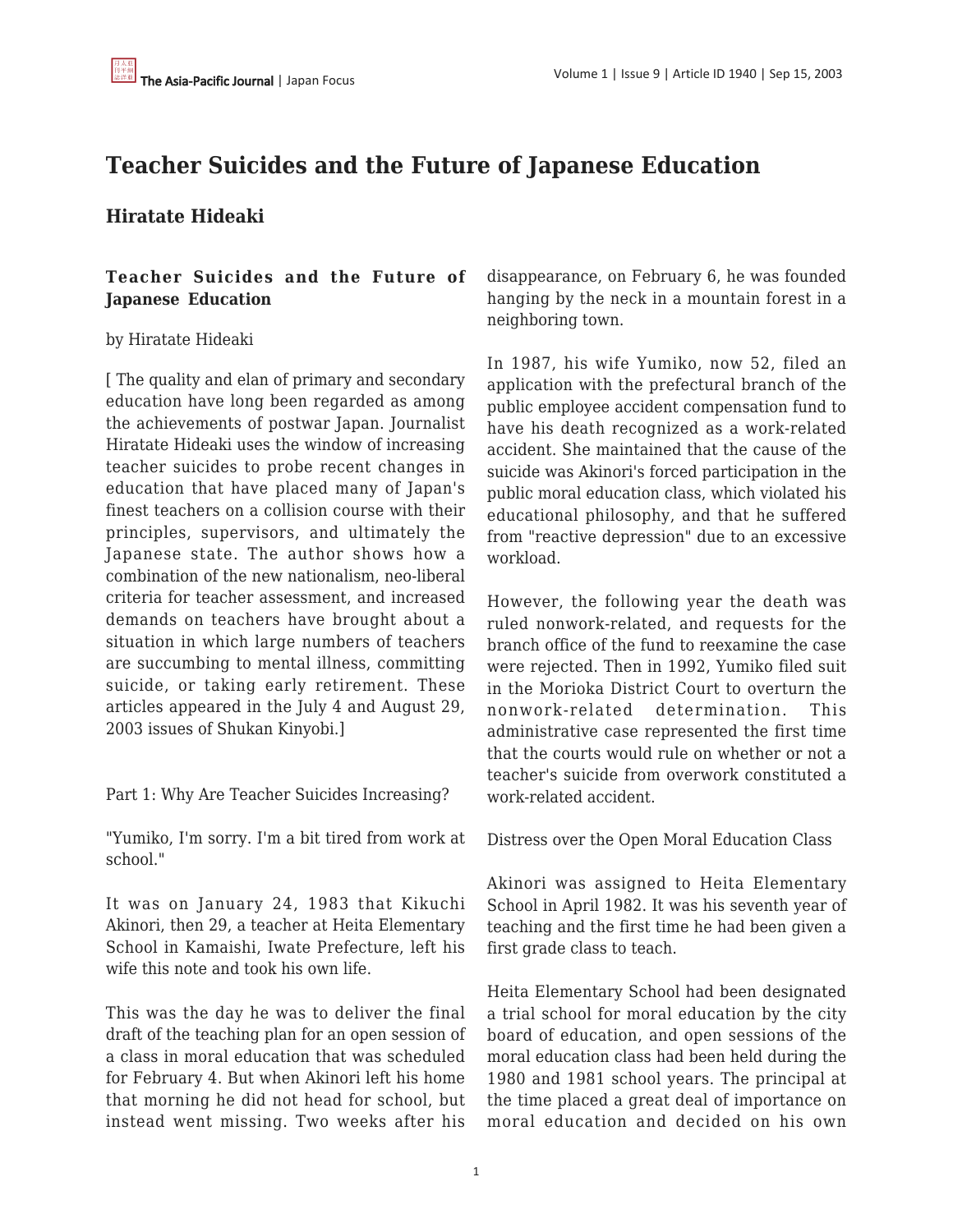initiative to hold open sessions again during the 1982 school year. The session scheduled for February 4, 1983 had been assigned to Akinori.

What distressed Akinori was the approach used in the moral education class. This had been dubbed the "Heita method" and involved dividing the class into groups of "good," "bad," and "normal" children, and then conducting the class with children from each of the groups. Akinori had serious doubts about this discriminatory approach. However, the evaluation of the school depended on the success of the public sessions. Under this psychological pressure, Akinori had begun to suffer headaches and low-grade fevers in the first term of the year.

During the second term, in addition to a daily workload that exceeded eight hours without a break, there were preparations for the school excursion and class performances. On top of this, there were 26 meetings of an in-school study group to prepare for the open sessions, and Akinori led study classes in Japanese and moral education in November. Beginning around this time, he was often up past one in the morning preparing teaching materials, and he was unable to get sufficient sleep. His appetite diminished and his weight fell from 57 kilos (125 pounds) to 52 (114). Yumiko encouraged him to see a doctor but he refused, saying that everything "would have to wait until after the moral education class." He began to show his agony over the class, saying, "Dividing [children] into superior, average, and inferior is something I can't do." When asked about the opening ceremony for the beginning of the third term [in January], he responded with a dull "What?"

Two days before he disappeared, on Saturday, January 22, Akinori had been ordered by the principal to revise his teaching plan. Afterwards he was observed by a colleague, standing alone on a landing of the school stairs. Then on Monday the 24th, carrying the teaching plan he had polished the day before, he disappeared.

Despite the fact that Akinori was missing, the open session took place as planned on February 4, with another teacher in the lead. It is easy to imagine, given the coldness of the school's response, that their sole purpose was to successfully carry off the public class.

In 2001, the district court determined that Akinori's death was work-related on the grounds that he "had been assigned duties against his wishes" and that "he suffered depression and committed suicide as a result of an excessive workload." It was a victory for Yumiko, and an epoch-making decision that recognized the qualitative side of teaching as a profession.

However, in December of 2002, the Sendai High Court overturned the lower court decision. "Teaching plans for moral education classes had been developed even by inexperienced teachers, and this burden was not just placed on Akinori," the court reasoned, applying the "collegial standard." One wonders if the heavy responsibility of a teacher in forming children's character or a teacher's internal anguish is something that can be measured by a collegial standard.

Last year, nineteen years after Akinori's death, a male junior high-school teacher in his 30s hanged himself in the same city of Kamaishi. He had been diagnosed with anxiety depression. Psychological disorders among teachers have gotten progressively more serious.

#### Victims of Managed Education

According to statistics released by the Ministry of Education, Science, Sports, and Culture, the number of teachers on temporary leave for psychological disorders has more than doubled in the last decade--from 1,017 in 1990 to 2,503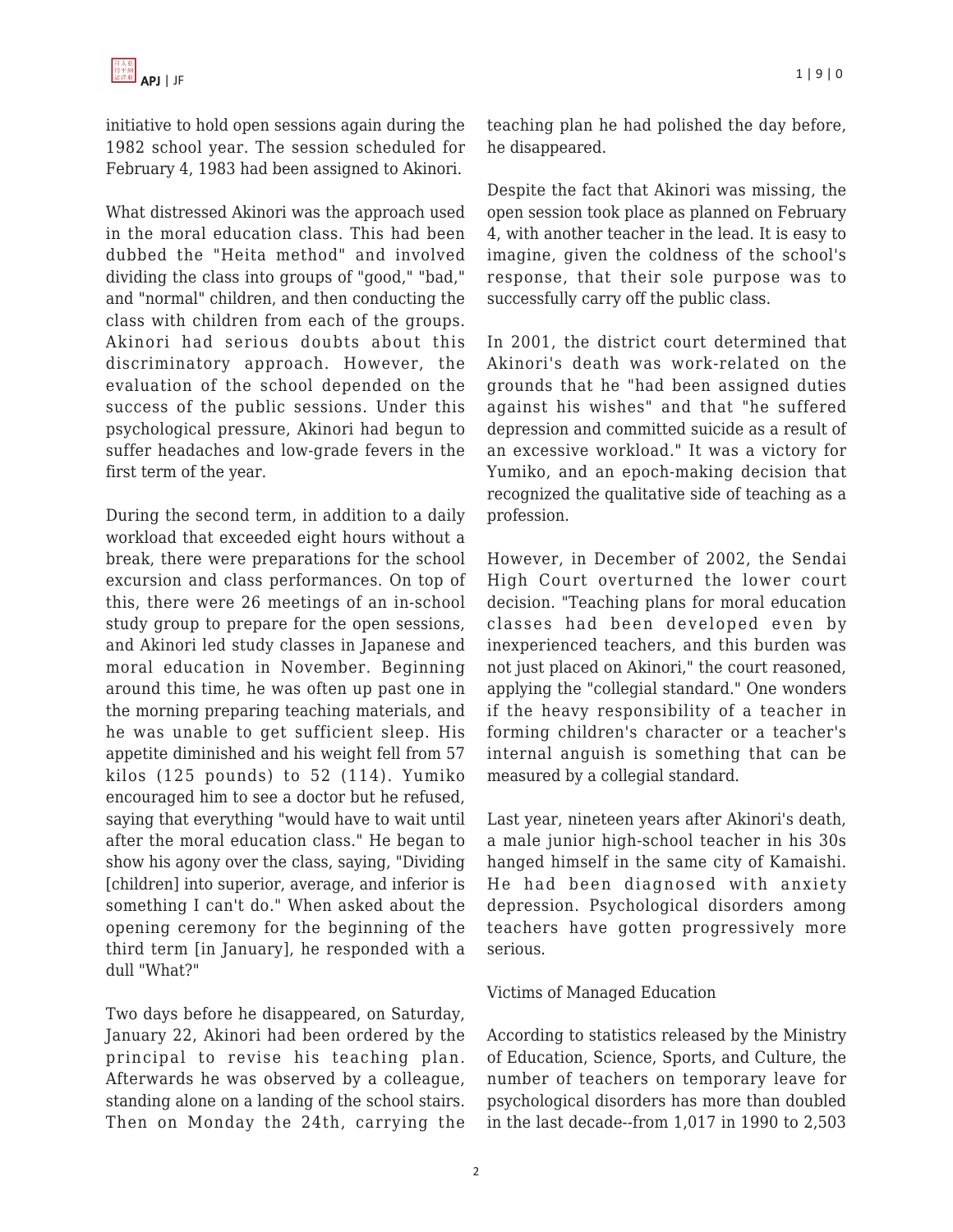in 2001, which represents an increase from 27 percent to 48 percent of all medical leaves.

Meanwhile, since the total number of employed teachers decreased by more than 70,000 over the same decade, the percentage of teachers taking medical leave for psychological reasons has increased even more dramatically (from 0.10 percent to 0.27 percent of the total teacher workforce).

Ota Hiroyuki (a pseudonym for a teacher in his 50s) developed depression soon after being appointed senior teacher [an administrative position] at a junior high school. During his years as a teacher, he had never been depressed, even when his ribs were broken as a result of student violence. Dealing directly with children had always buoyed his spirit.

Ota was a dedicated teacher and, with the encouragement of his principal, he decided to pursue an administrative position. However, in his training prior to his appointment as senior teacher, he was drilled in the proper administrative frame of mind, which included directing teachers to display the national flag and require the singing of the national anthem, and putting an end to teachers' at-home training [a practice whereby secondary school teachers are allowed stay-at-home days to conduct individual research or study]. Ota sensed a wide gap between these directives and his own philosophy of education. As an individual educator, these demands from the administration were the very things he had always had a hard time accepting.

Having assumed the position of senior teacher, Ota no longer had direct contact with students. The senior teacher's job was to take care of all the complicated tasks that were not covered by other job assignments in the administration. He found himself swamped with work, even on weekends, negotiating with the PTA and the district and taking care of office work that had little to do with education. He rarely got a day off.

The anguish he felt increased when, with the introduction of a merit-rating system, he was required to rank the teachers on the school's staff. He was increasingly unable to sleep and began taking tranquilizers.

According to Ota, "I didn't know how I could divide the teachers [according to their performance]. I hadn't actually seen the teachers at work, so it would be just an impressionistic evaluation. It was painful to think that [because of my evaluation] a good teacher could be destroyed."

About two years after assuming his post, Ota became psychologically stressed and began to suspect that he suffered from depression. He lost interest in things, and his smile disappeared. He had no difficulty with mechanical paperwork, but he was entirely unable to perform tasks like writing. He became unable to think. Finally everything he saw began to appear sepia-colored.

He was diagnosed with depression and hospitalized, which only increased his suffering. He began to think, "[It's my fault] that the burden on the principal has increased. It's my responsibility if I collapse." He fell into a state of distraction with anxiety and impatience about returning to work. It took an entire year before he recovered. Today, Ota has been allowed to step down from his administrative position and to return to the classroom as a teacher.

"[Having returned to the classroom,] I feel the pleasure of teaching. Without freedom and responsibility, you can't have good education. But nowadays, everything is supervised . . ." The words of Ota, a man who has struggled with managed education.

With managed education, which robs teachers of their discretion, free education is not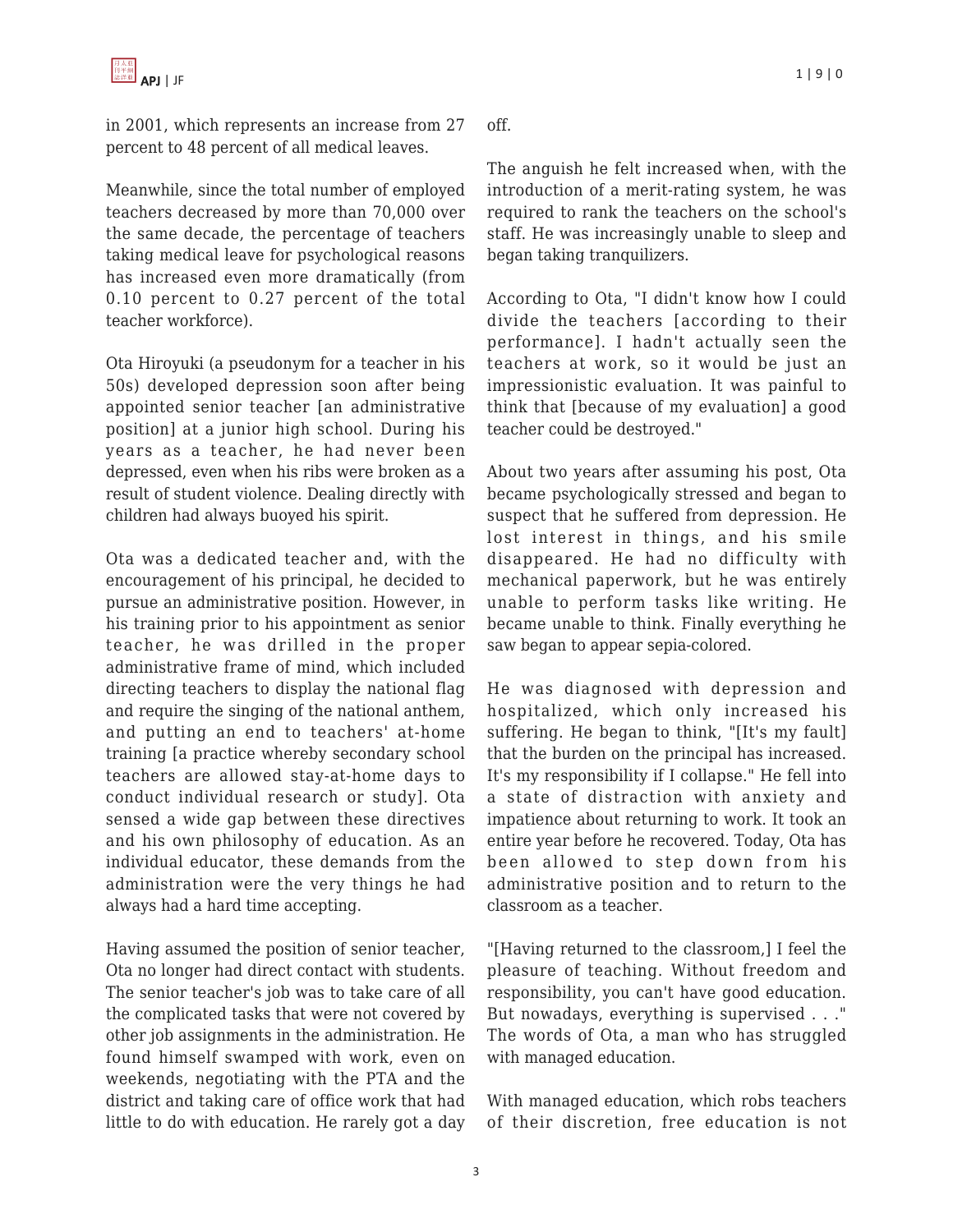remotely possible. This kind of workplace environment is a breeding ground for depression.

#### Teachers Face Serious Health Problems

"It is a big mistake to label teachers who are on leave [for psychological disorders] as unqualified. Teachers have a strong orientation toward model behavior; they think, 'If I try hard, I'll manage.' [Nearly all of the teachers who come for treatment] think only of the children. They are trusted by the students and their parents. Lazy teachers don't get sick."

These are the words of Nyu Seiji, a doctor at Oita Kyowa Hospital who is knowledgeable about psychological disorders among teachers. According to Dr. Nyu, most of these dedicated teachers suffer from chronic fatigue. That they try to accomplish the physically impossible is not unrelated to an educational system that encourages their exertion. This is the context that results in the most serious and sensible teachers developing psychological problems.

For example, it is not at all unusual for a doctor to prescribe complete rest and tell a teacher, "I'll write you a medical report," only to be told, "I can't rest until I've finished my report cards." In the end, the teacher collapses and has to be hospitalized. These teachers have fallen into a desensitized state, where they are unable to recognize their own exhaustion.

Consequently, treatment also takes longer for teachers. Complete recovery in six months is considered fast, and some take as long as two years. Patients hospitalized with severe cases will, under medication, sleep fifteen hours a day for a month. This is an indication of how much their fatigue has accumulated. Dr. Nyu works at getting the patients to recognize the limits of their physical strength and to develop "the courage to rest when they're in pain."

Behind the spread of chronic fatigue among

teachers is the problem of increased workloads. The introduction of the five-day school week last year has meant that work that was accomplished in six days must now be taken care of in five, resulting in the congestion of the class schedule. During the hours children are at school, there are effectively no breaks or rest periods. Teachers are on their feet all day, in some cases unable even to get a drink of water between classes. Paper work, meetings, and planning sessions are concentrated in the hours after school, so the job doesn't end during work hours. As a consequence, the preparation of handouts and grading of papers have to be done at home, and the long hours of work become an everyday matter. Saturday and Sunday are filled with preparing teaching plans and materials for the following week.

According to a survey conducted in October 2002 by the Japan Teachers Union (Nikkyoso), teachers averaged ten hours a week of service outside of regular work hours (not including compensated extra duty for such things as school events), and an additional nine hours of catch-up work at home. Further, 74.4 percent of teachers responded that they were unable to rest during their break time.

Teachers are also unable to obtain sufficient sleep. In an All Japan Teachers and Staff Union (Zenkyo) survey, teachers average six hours, eleven minutes of sleep a night, with about 40 percent reporting less than six hours. In addition, more than 80 percent reported feeling "anxiety, distress, or stress" about their work.

As a result of lack of sleep, there are many accidents such as slipping on the stairs at school and breaking bones. And the reality is that, when teachers' fatigue accumulates they are unable to take time off because of the shortage of substitute teachers. Given this state of affairs, increasing numbers of teachers now retire before retirement age because they reach their physical and psychological limits. The Zenkyo survey reported that 53 percent of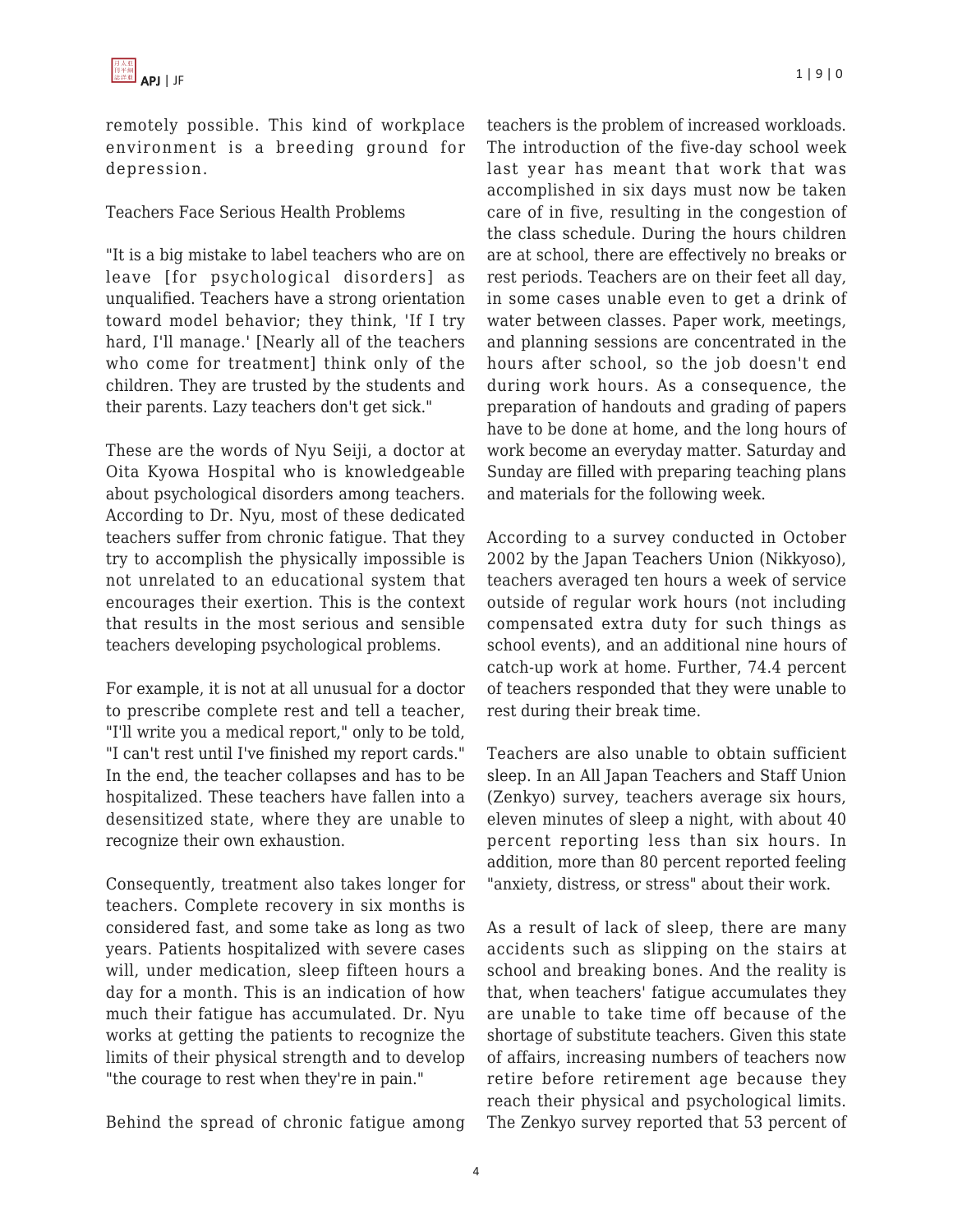teachers think about quitting sometimes or often; the most commonly cited reasons were "I am too busy with work" and "I can't take it physically."

One elementary school teacher (a man in his 50s) reported, "There have been teachers who collapsed in the classroom or in the toilet at school. Last year, among only people I know, four teachers died. It strikes very close to home." In the ZenkyOo survey, some 58 percent of teachers reported feeling anxiety about death from overwork.

A work environment that robs teachers of healthy body and spirit is abnormal. The fact that teachers are worked as if they were pack horses gives us a glimpse of the intentions of a country that wants to have its own way with education.

#### \* \* \*

Last December, Kikuchi Yumiko appealed, moving the stage for the suit over Akinori's accident compensation to the Supreme Court. "I don't want anyone else to suffer what we have gone through as a family," comments Yumiko, who is herself an active-duty teacher.

The history of the recognition of workers' accidents is, at the same time, the history of many victims. In the effort to sound a warning over the severe working environment that teachers are placed in, Akinori's death must not be in vain.

What is Happening to Education in Hiroshima?

Keitoku Kazuhiro, 56, the principal of Takasugi Elementary School in the city of Onomichi, Hiroshima Prefecture, took his own life on March 9 of this year. It was a suicide caused by overwork.

In March 2002 Keitoku had been brought in from the private sector to work as a principal, as part of an experimental initiative to introduce new leadership in the schools. However, he was subjected to such an arduous workload that he was diagnosed with depression just a month and a half after he assumed his post. According to a survey by the Hiroshima Teachers Union, administrators work more than 150 hours of overtime in most months. At a time when two senior teachers had collapsed from overwork in succession, Keitoku was crushed under a total of 370 reports required by the city board of education. Just before his suicide, Keitoku was working an average of over seven hours of overtime a day.

Keitoku's tragedy was widely reported in the media and is fresh in memory. However, the death from overwork of a junior high school teacher in the same city of Onomichi six months earlier is not well known. Keitoku was not the only one swamped by work under the banner of educational reform.

Collapsing in Front of the Students

Nishikawa Osamu, then 54 and a teacher at Kurihara Junior High School in Onomichi, died in September 2002 of an acute brain hemorrhage. Fond of saying, "Unless you can loosen up, there can't be good teaching," he was well-trusted by those around him. At the same time, he often complained, "You can't raise children on supervision alone. We've lost the flexibility to arrange things so we can nurture." Discouraged about the possibility of teaching according to his ideals, he had decided he would take early retirement in March 2003.

Nishikawa was a home-room teacher for second-year students and taught five Japanese classes. On the side, he also counseled students, supervised the health service, and managed planning for the annual class trip.

A new national course of study was issued in 2002, at the same time that the school week was shortened to five days, and the teaching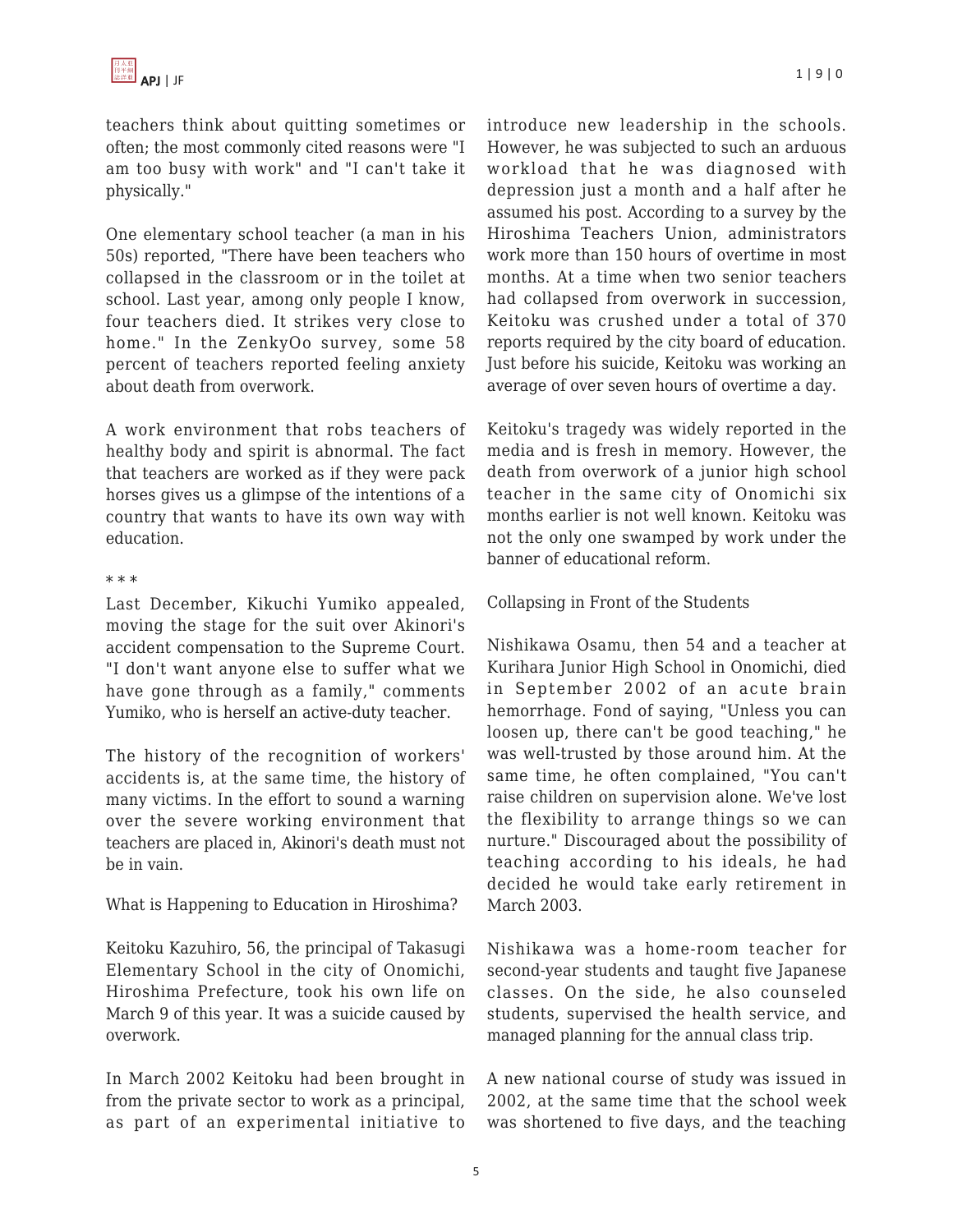schedule was compressed. At the same time, Onomichi city school teachers were required to prepare syllabuses and weekly lesson plans, and the preparation of massive numbers of surveys and reports was added to the teachers' heavy burden.

On top of all of this, last year marked the full implementation of a program called Onomichi Education Plan 21. This Onomichi take on educational reform aimed to achieve the top level in compulsory education. Its components, introduced in quick succession, included the "one school, one inquiry" program to build schools with particular characters; a general studies program of making study trips to workplaces; and compulsory open-session moral education classes, along with national academic standards testing to ensure solid achievement. The program encouraged competition among the schools and overwhelmed the schools with work.

It appears that Nishikawa entered the new school year under stress, concerned that the new course of study did not allot enough time for the study of Japanese, while new texts arrived just before school began, allowing him little time to prepare. In addition, there were daily meetings at the start of the school year to wrestle with the implementation of the workplace study trip program.

During the first term, Nishikawa was pressed with preparations both for the school athletic day and for the class trip. Training for the athletic meet took place during an intense heat wave, and around that time he began to complain of headaches and pain in the neck. He brought increasing loads of work home at night, and several days before he collapsed, he had a stack of 200 student essays to read and critique, in addition to planning for the class trip. He took to saying, "I'm tired. Weary." When his family encouraged him to take some time off, he refused, "I can't until after the meeting on the class trip." On his way to class the day before he died, Nishikawa tripped on the stairs. A colleague who saw him picking up chalk soon afterward remembers that his movement was sluggish.

The next day, September 26, the meeting to explain the class trip to the students and their guardians took place in the school gym. Just a few minutes after the meeting began, Nishikawa collapsed suddenly. He was taken to the hospital, but he was already in a coma.

Nishikawa had collapsed in front of a large number of students. It was undoubtedly a great shock to many people. But, according to a colleague, "Within a week, everything returned to normal at the school, as if nothing had happened." This too is an indication of how, pressed to the wall by their work, his colleagues were unable to indulge their emotions.

#### There Is Not Even Inner Freedom

"I should have quit two years ago. I can't teach the way I want to. Old bones, make way!" Nishikawa spoke this way to people around him. In these words, we can see clearly the state of education in Hiroshima.

The number of young retirees among teachers and administrators in Hiroshima has been steadily increasing. Early retirees, according to prefectural board of education statistics, averaged about 93 per year in the late 1990s, but soared to 162 in 2002. This is because, as Nishikawa said, teachers "can't teach the way they want to." For example, given the required submission of syllabi and lesson plans, teachers can't deviate from the bounds of the national course of study. Further, like corporate competition over business results, everything has been reduced to numerical measures. Schools have become like factories, and education based on the teacher's discretion has become impossible.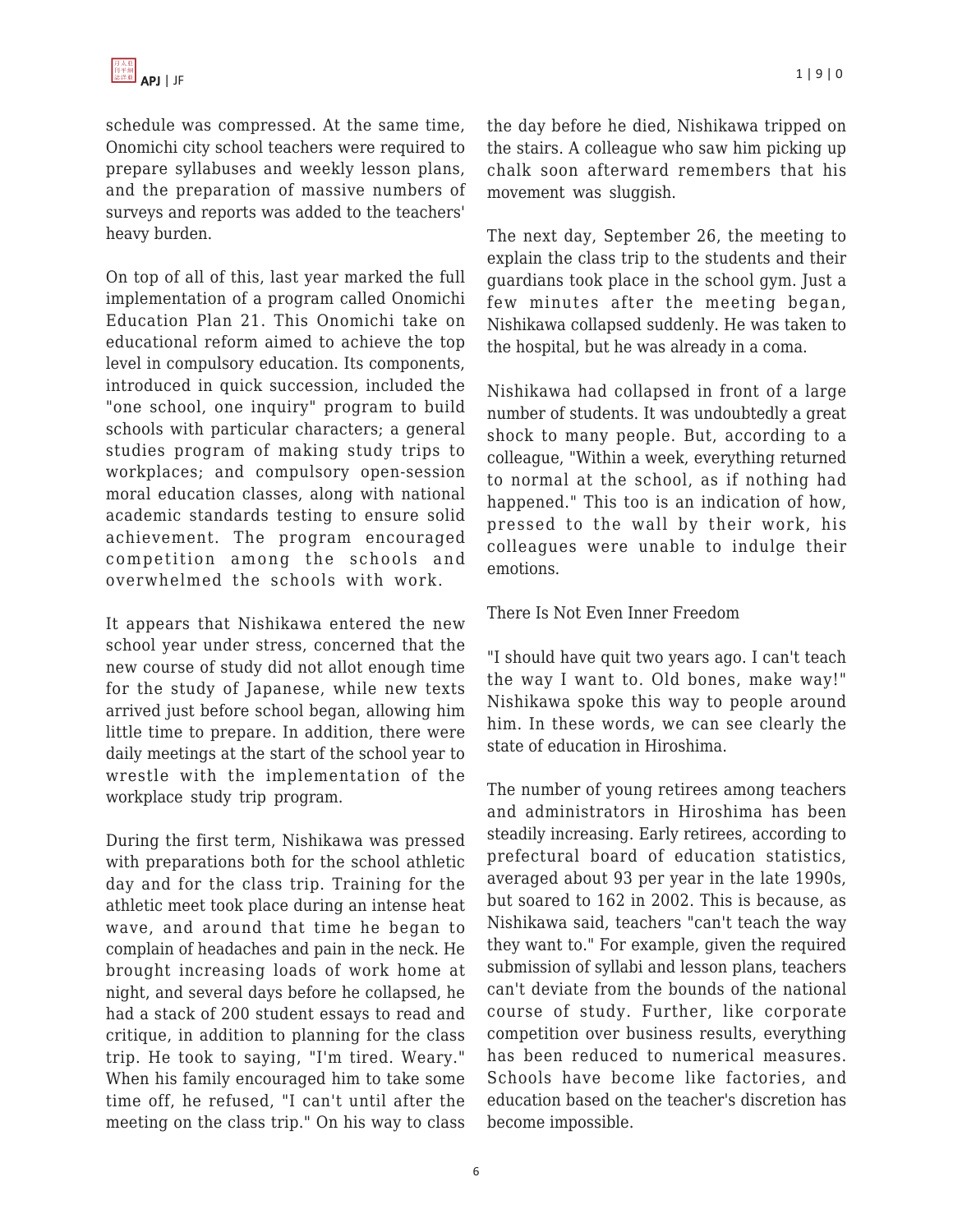The increased supervision of education in Hiroshima Prefecture was begun in response to a reform directive issued by the Ministry of Education in 1998. The immediate cause was the practice of some of the schools in the city of Fukuyama of listing the moral education course as "Human Rights" and kokugo, the "national language," which is how Japanese language and literature classes are referred to in elementary and secondary schools, as "Japanese" in the class schedule. This was a deviation from the national course of study, and the prefectural board of education was directed to report for the next three years on the status of rectification efforts. The reports were required to cover thirteen topics in both educational content and school administration. The items included not only the name and content of moral education classes, but such matters as whether the national flag was displayed at school ceremonies, whether the national anthem was taught and sung, the supervision of teachers' work and their hours, and the management of teachers meetings.

Hiroshima has a long history of conducting peace education, as the site of the atomic bombing, and dowa education, aimed at eliminating discrimination against Burakumin. These programs were developed and approved independently by the educational administration, working in association with a variety of organizations. However, after the reform directive, the prefectural board of education declared that "a variety of compromises were made necessary in the course of negotiations with teachers' organizations, dowa education research associations, and various activist groups, and the neutrality of education was compromised." This represented a 180 degree reversal of the policy. Dowa education was now considered deviant.

To begin with, the authority of the principal as a supervisor was reinforced. Teachers' meetings became an extension of the principal, with a strengthened chain of authority to transmit his directives. There were principals who declared, "Those who don't follow my direction are no longer needed at this school," and democratic operation of the schools became increasingly difficult. According to one teacher, a principal baldly said, "Why don't you just quit?" when he handed out the monthly pay slip. Relations among teachers were strained, as they were made to compete to prove their loyalty to the administrators.

The rectification directive was an authoritarian document that implied that those who did not conform would be punished, and that supervision and control were indications of loyalty to the Ministry of Education. The absolute policy regarding the national flag and anthem at graduation and entrance ceremonies is an example. The report form sent to all school principals by the prefectural board of education required detailed information in response to such questions as, "Was the flag displayed at the front of the stage?" and "Did the singing of the anthem echo across the ceremony hall?" In the "Principal's Handbook" there was even a manual, in question and answer format, for how to deal with teachers who refused to stand for the national anthem. In this manner, 100 percent of public high schools in Hiroshima Prefecture were brought into compliance.

There are reports of a principal who called the parents of a child who remained seated during the singing of "Kimigayo." There were those who took photographs of teachers as they were singing to record how widely they opened their mouths. Someone connected to a PTA came into a classroom one day suddenly and demanded, "You're the teacher who sat during the singing of 'Kimigayo,' and you have the nerve to think you can teach!"--what amounted to a regional surveillance of teachers' speech and conduct. And, in February 1999, Ishikawa Toshihiro, the principal of Sera High School, committed suicide as a result of contention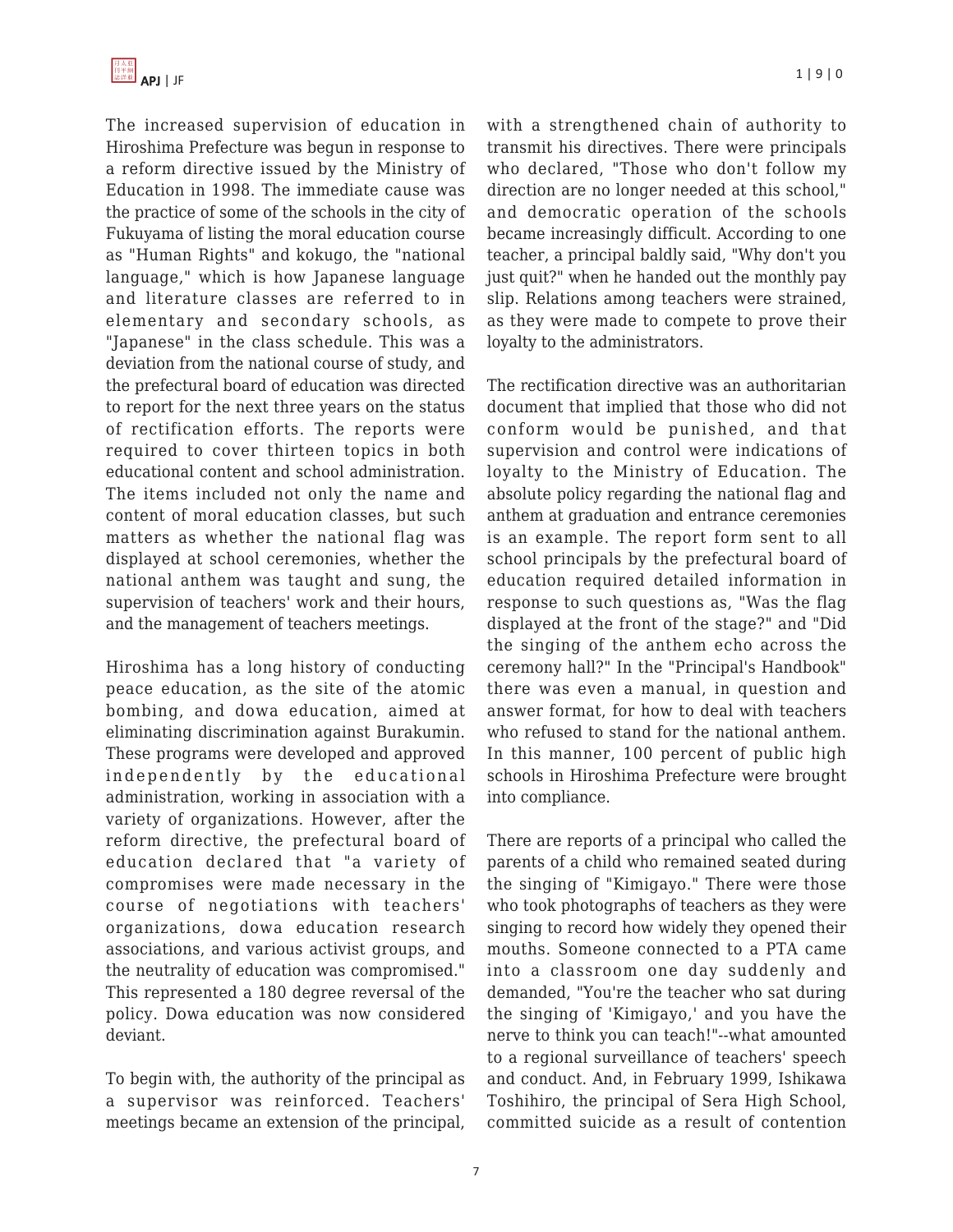over the national flag/anthem issue.

Managed education has taken hold in Hiroshima Prefecture to such an extent that people have been robbed of their internal freedom, but is this problem peculiar to Hiroshima?

## Educational Reform Sans Children

"[What happens in Hiroshima] has become a test case for educational reform in all of Japan. If the government was to move ahead with educational reform, peace education was an obstacle and it was necessary to crush dowa education."

These are the words of Ishioka Osamu, secretary-general of the Hiroshima Teachers Union. Many teachers describe Hiroshima as having been made the laboratory or, alternatively, the breach point for educational reform.

Presently, the government is preparing to embark on educational reform of radical proportions, perhaps encompassing revision of the Fundamental Law of Education. One can sense the government's enthusiasm for reform as a great national movement in its official plan, "Educational Reform for the 21st Century" [issued in January 2002]. Its fundamental perspective is that "there is a spreading tendency to place too much emphasis on the individual while neglecting the 'public'. . . . The standardization of education due to excessive egalitarianism . . . has tended to push aside education geared to fit the individuality or capabilities of children." It seeks to introduce principles of selection and competition into school education. The Onomichi Education Plan 21, with its school evaluation system, can be seen as the vanguard of nationwide educational reform.

What, then, is the situation in the schools themselves? According to Imatani Kenji, secretary-general of the other teachers association, the All Hiroshima Teachers and Staff Union, "The distinguishing feature of the rectification directive and [Hiroshima's] educational reform, is that it is all about the form education ought to take, but children are absent from the discussion. We should be talking about what should be done for the children of Hiroshima."

Teachers are being driven into competition between schools and into a race for meeting numerical goals, and they are increasingly unable to engage their students. And in order to meet their numerical goals, they are increasingly forced to interact with children in mechanical and managerial ways.

At the same time, teachers are swamped with the burgeoning surveys and reports sent down from the prefecture and city. The question of whether teachers can finish their work or not has become one of how quickly they can move children from task to task and perform their many clerical tasks. In the words of the Hiroshima Teachers Union's Ishioka, "With the mountain of paperwork faced by teachers in the classroom, they have no sense that they are actually teaching. It's work performed to the neglect of children."

This has given rise to a situation where, when children come to ask a teacher to clarify something, the response is, "Ask that during the class," or "I'm to busy to look at that."

This situation, where an extreme workload can eat away at teachers' psychological health, is reflected in the number of Hiroshima teachers taking leaves for psychological reasons, which has increased steadily in the years since the rectification directive was issued in 1998: where psychological leaves stood at 69 during the 1997 school year (36 percent of all medical leaves), by 2001 they had increased to 116 (45 percent of the total). Last year, in one elementary school in the city of Fukuyama, six